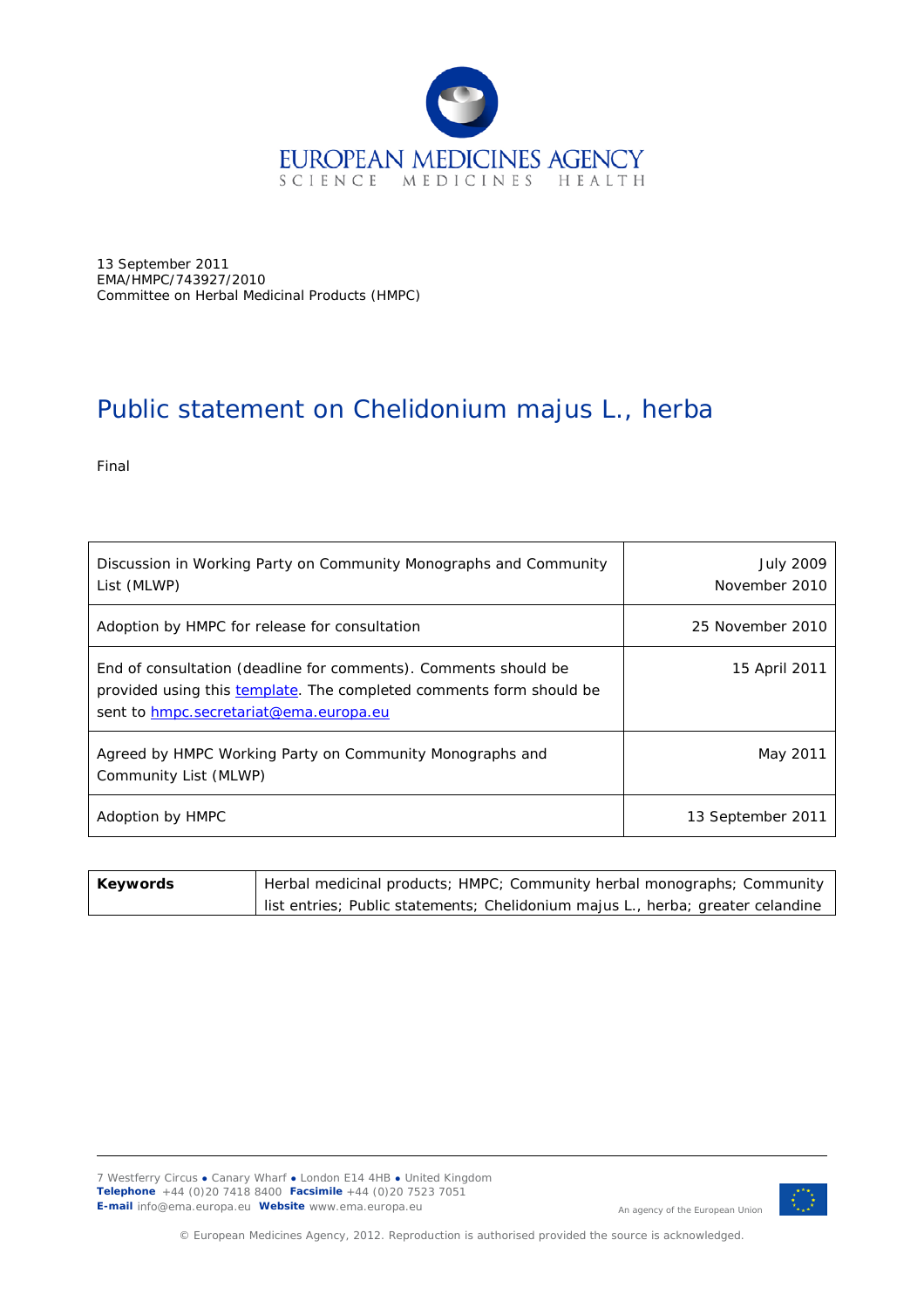## **Public statement on** *Chelidonium majus* **L., herba**

## **PROBLEM STATEMENT**

The HMPC has discussed the possibility of developing a Community herbal monograph on *Chelidonium majus* L., herba (Greater Celandine).

*Chelidonium majus* L., herba contains over 20 different alkaloids, among them alkaloids belonging to the benzylisoquinoline type (0.01-1%) including benzophenanthridines (chelerythrine, chelidonine, sanguinarine, isochelidonine), protoberberines (berberine, coptisine, dihydrocoptisine, stylopine) and protopine.

In the Vigisearch database of WHO, there are 124 reported adverse drug reactions (derived from 56 spontaneous case reports) affecting the liver-biliary system after intake of medicinal products containing *Chelidonium majus* (up to 4 May 2011). The absolute majority of the cases has been reported from Germany, whereas some single cases have been reported from Austria and Belgium.

In some European countries marketing authorisations for medicinal products containing *Chelidonium majus* have been withdrawn because of concerns with reported adverse effects, particularly liver toxicity. The products withdrawn to date have been those which would lead to a daily intake of more then 2.5 mg alkaloids from *Chelidonium majus,* according to the posology of the SPC.

Two possible therapeutic indications were proposed for the monograph:

*Traditional herbal medicinal product:*

*1) for symptomatic relief of digestive disorders such as dyspepsia and flatulence (oral intake) 2) for treatment of warts, callus and corns (cutaneous use).*

## **CONCLUSIONS**

The HMPC has reviewed the toxicological and safety aspects of *Chelidonium majus* and the detailed conclusions can be found in the assessment report.

The HMPC considered the evidence to support a safe oral daily dose limit of not more than 2.5 mg alkaloids, but was not reassured by the scientific rationale or the information available.

The HMPC concluded that evidence of clinical efficacy was lacking for monotherapy and thus a well established use indication was not supported.

The HMPC considered the documented traditional uses for *Chelidonium majus,* but concluded that in the presence of a high number of spontaneously reported liver-biliary adverse drug reactions and the withdrawal of products in Member States due to safety concerns, the benefit-risk assessment of oral use of *Chelidonium majus* is considered negative with respect to the establishment of a community monograph.

Safer herbal medicinal products are available in the indication in question.

If new information on clinical safety and efficacy of *Chelidonium majus* L., herba as a single ingredient for oral use were to be made available, such documentation may be re-assessed by the HMPC.